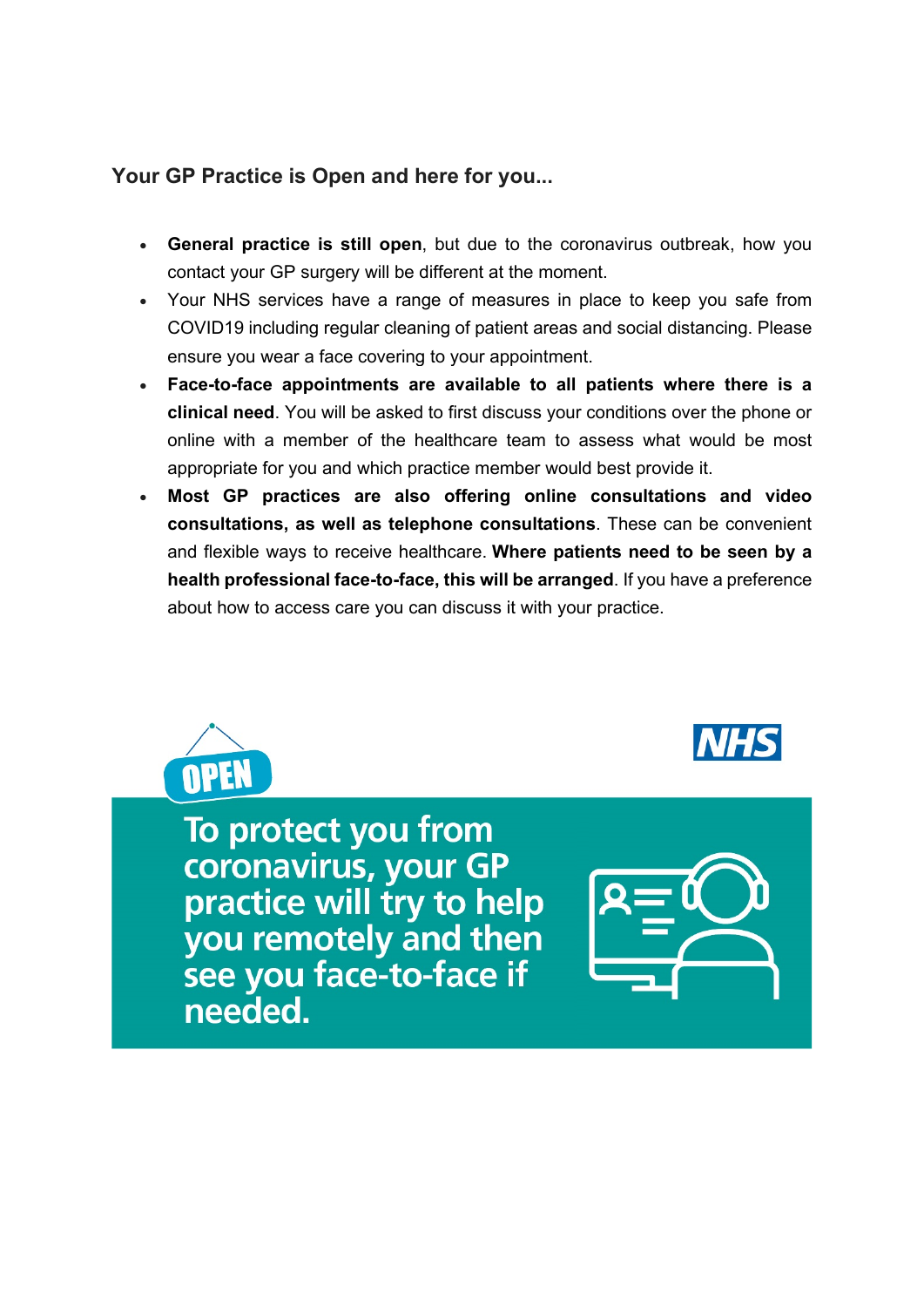# **COVID-19 Vaccinations**

A new page for vaccinations is now available to share available sites by place and to help you all encourage all those eligible to walk in or book to get their 1<sup>st</sup> or 2<sup>nd</sup> Covid-19 vaccine.

Please include a link to this site on your own websites and in any of your messages to patients and the public: [https://www.blackcountryandwestbirmccg.nhs.uk/your-health](https://www.blackcountryandwestbirmccg.nhs.uk/your-health-services/health-advice/covid-19-vaccination)[services/health-advice/covid-19-vaccination](https://www.blackcountryandwestbirmccg.nhs.uk/your-health-services/health-advice/covid-19-vaccination)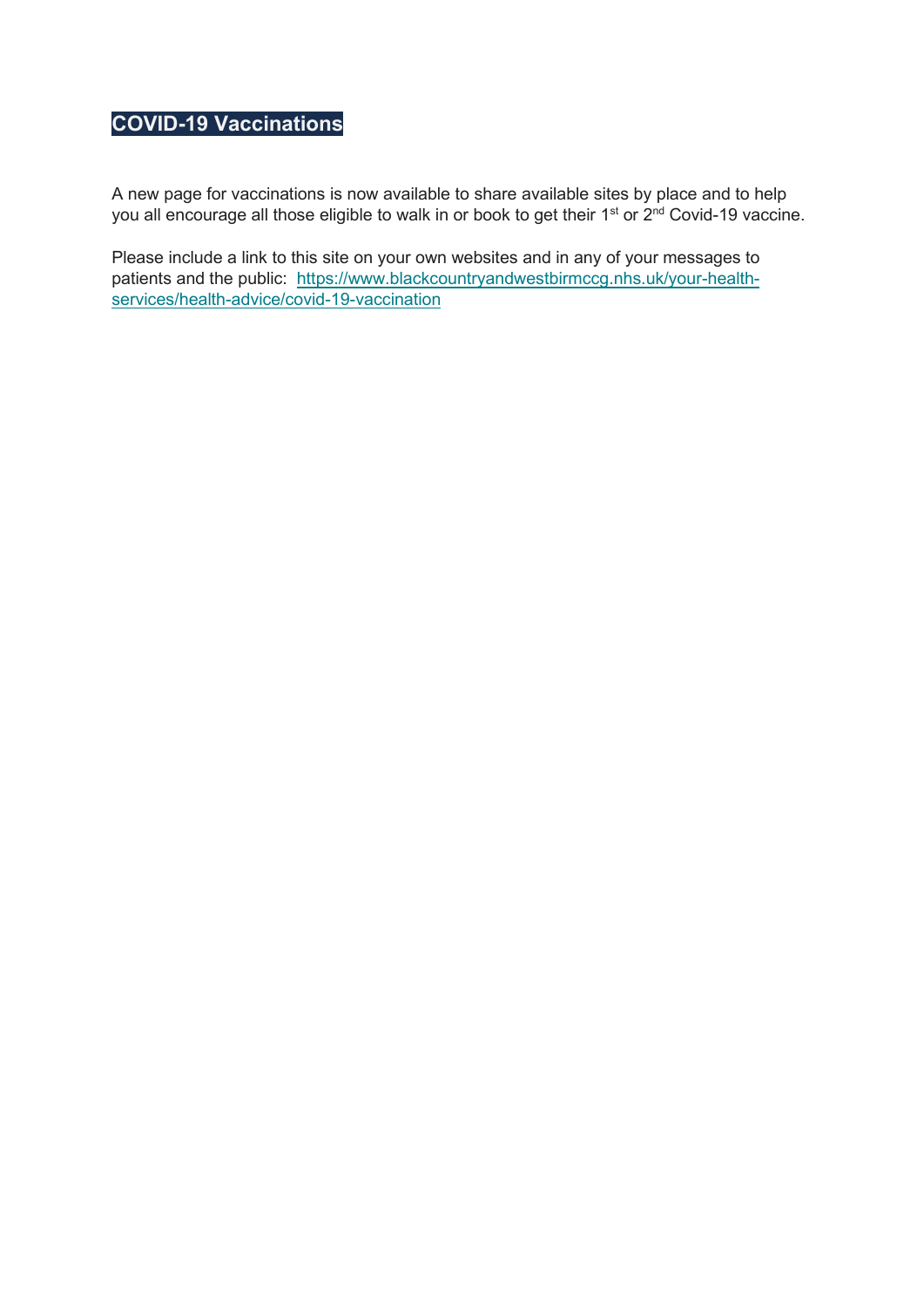## **Long Covid - Long Term Effects of COVID-19**

For some people, coronavirus (COVID-19) can cause symptoms that last weeks or months after the infection has gone. This is sometimes called post-COVID-19 syndrome or "long COVID".

How long it takes to recover from coronavirus is different for everybody.

### **Information to Support Your Covid Recovery**

COVID-19 continues to pose a serious risk to public health. There is a lot of misinformation that undermines our collective fight against the virus, so it is important you get the facts from a trusted source to keep yourselves safe, protect the NHS and ultimately, save lives.

If you are concerned about your recovery please use the resources below or visit Your COVID [Recovery | Supporting your recovery after COVID-19](https://www.yourcovidrecovery.nhs.uk/) if you are still concerned then contact your GP for advice.

#### **Long Covid General Resources**

While coronavirus symptoms tend to pass quickly for most, there are some who continue to experience long term effects for additional weeks or months beyond the initial illness – this is known as long Covid. Please know that you are not alone, according to Office for National Statistics estimates, 1.1 million people in the UK were reporting long Covid symptoms in the four weeks to 6 March 2021. Long Covid can happen to anyone who has had COVID-19, even if the illness was mild, or they had no symptoms. 'Long Covid Support' has compiled a useful guide on the help and support available for those suffering with long Covid. Click [here](https://www.longcovid.org/resources/patients) to view.

Other useful links:

<https://patient.info/news-and-features/long-covid-what-support-is-available> <https://www.blf.org.uk/support-for-you/long-covid/what-is-long-covid>

#### **Breathlessness Management**

Respitatory illnesses, such as COVID-19, can cause breathlessness both during and whilst recovering. How you think and feel about breathing is important, it can affect our daily activities as well as our health and wellbeing. There are multiple approaches that can be used to tackle breathlessness, the main one being breathing techiques. This leaflet offers five different exercises used to control and settle your breathing, please se[e here.](https://www.acprc.org.uk/publications/patient-information-leaflets/) Alternatively, please click [here](https://player.vimeo.com/external/429276231.hd.mp4?s=aecda229afacbf0a93de2d15e21dec326d26e3fb&profile_id=175&download=1) for an insightful video on respiratory care that includes a walkthrough on positional advice.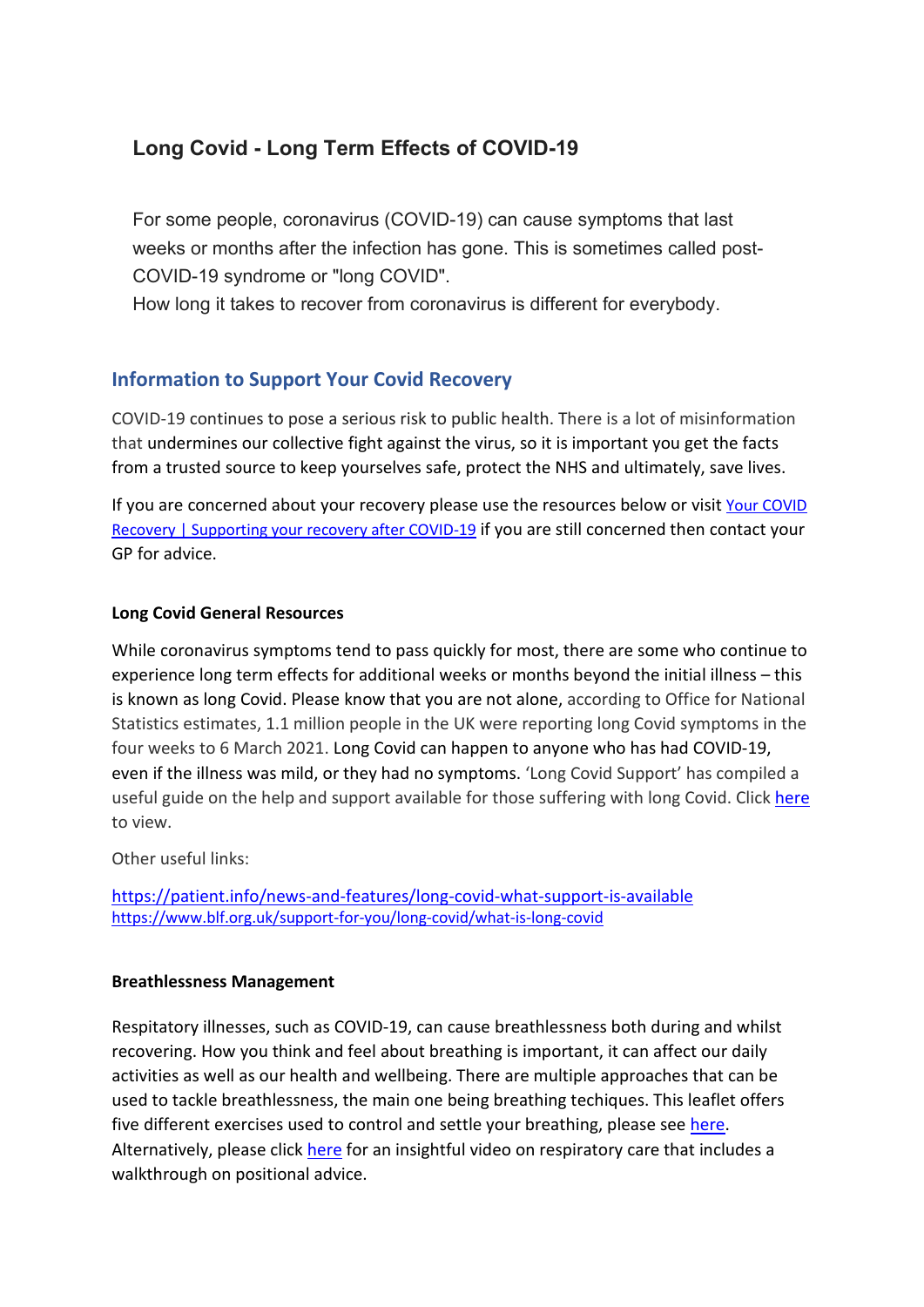#### Other useful links:

[Your Covid Recovery](https://www.yourcovidrecovery.nhs.uk/managing-the-effects/effects-on-your-body/breathlessness/) [How to cope with being short of breath \(positional advice\)](https://www.acprc.org.uk/Data/Publication_Downloads/GL-01HowtocopewithbeingSOB-positions(1).pdf?date=28/03/2020%2017:03:47) Respiratory Care [Energy conservation](https://www.acprc.org.uk/Data/Publication_Downloads/GL-03EnergyConservation(1).pdf?date=30/09/2020%2009:50:25) Respiratory Care [Active cycle of breathing techniques](https://www.acprc.org.uk/publications/patient-information-leaflets/) Respiratory Care [How to cope with being SOB –](https://www.acprc.org.uk/Data/Publication_Downloads/GL-02HowtocopewithbeingSOB-breathingex(1).pdf?date=30/09/2020%2009:50:25) breathing exercises [What can I do to manage my breathlessness?](https://www.blf.org.uk/support-for-you/breathlessness/how-to-manage-breathlessness#control) Asthma UK - [If you get COVID-19 and have asthma](https://www.asthma.org.uk/advice/triggers/coronavirus-covid-19/covid-19-and-asthma/)

Helplines:

Asthma expert nurse helpline - 0300 222 5800

#### **Voice and Swallowing**

In in order to stop any food or fluid entering the lungs, our natural instinct is to hold our breath, however, Covid can make this difficult. If you find that COVID has affected your breathing, you may need to take action to help manage your coordination of breathing and swallowing. 'Your Covid Recovery' offers useful advice to ensure your breathlessness does not affect your eating or drinking whilst you are unwell. Please click [here](https://www.yourcovidrecovery.nhs.uk/managing-the-effects/effects-on-your-body/voice-and-swallowing/) to view.

#### **Cough Management**

Whilst recovering from Covid you may still experience a dry cough for some time which, if left unmanaged, can cause irritation and inflammation. It can be very difficult to control your cough, but for your airways to stay clear it is important that you keep practising. Please see [here](https://www.yourcovidrecovery.nhs.uk/managing-the-effects/effects-on-your-body/cough/) for a helpful guide on breathing exercises.

#### **Appetite, taste, and smell**

If you are struggling to eat enough, or if you are losing weight or strength in your muscles, you may need to think differently about the foods you are eating. This leaflet provides important tips to help you get the most out of the foods you eat while you are unwell and may help you to regain some of the weight or strength you have lost. The malnutrition pathway website has produced a useful guide to follow. Clic[k here](https://www.malnutritionpathway.co.uk/library/covid19yellow.pdf) to view.

Other useful links:

[Eating Well](https://www.malnutritionpathway.co.uk/library/covid19green.pdf) [Nutrition Support](https://www.malnutritionpathway.co.uk/library/covid19red.pdf) Your Covid recovery - taste and smell [Your Covid Recovery –](https://www.yourcovidrecovery.nhs.uk/your-wellbeing/eating-well/) eating well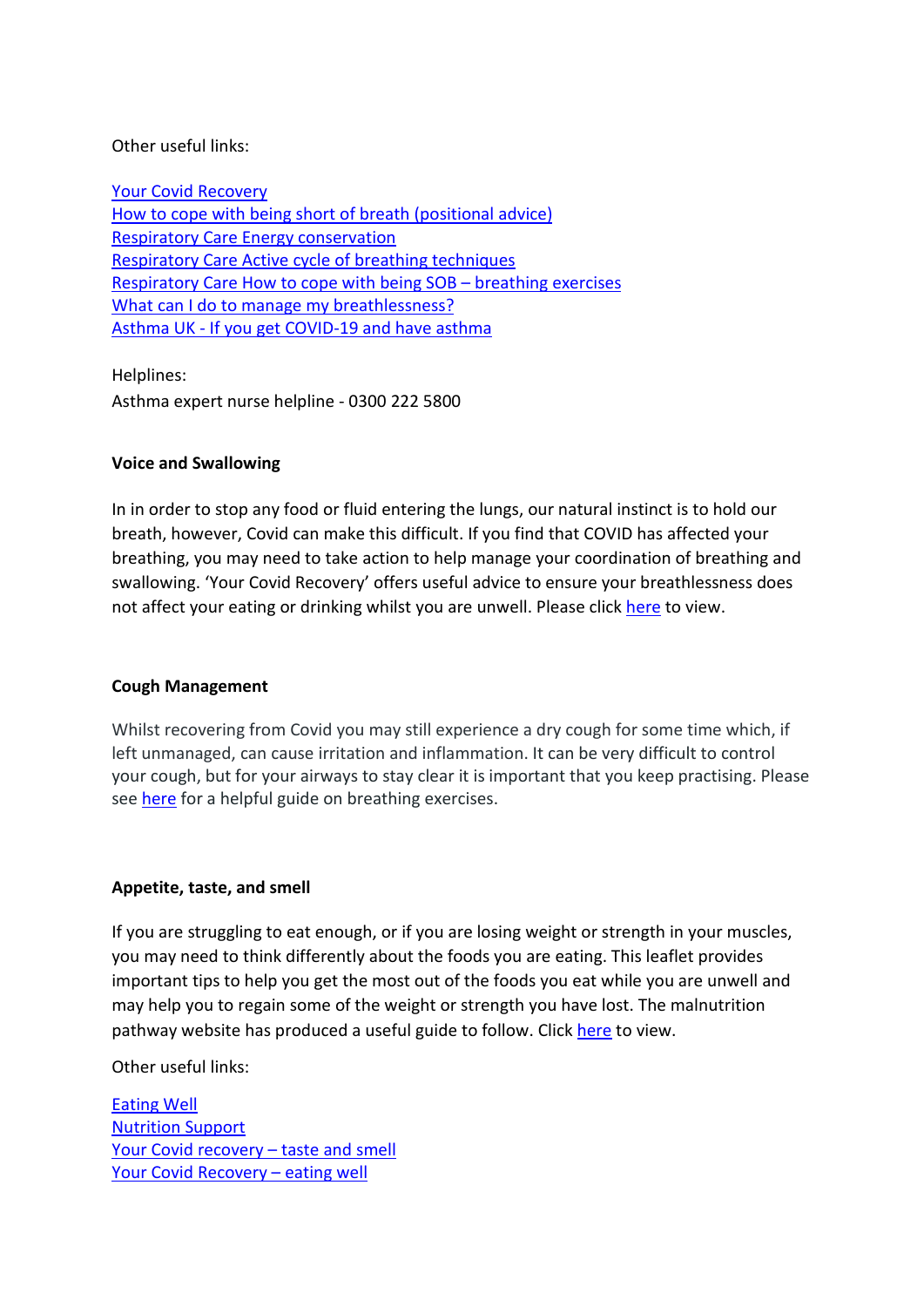#### **Fatigue and Pacing**

Have you been feeling tired and exhausted despite getting plenty of sleep and rest? It is normal to feel tired from time to time but if this has been happening for an extended period, it is more than likely that you are suffering from post-viral fatigue. The Royal College of Occupational Therapists offer useful advice and activities on how to increase energy levels and gradually stabilise your body. Please see link [here](https://www.rcot.co.uk/how-manage-post-viral-fatigue-after-covid-19-0) on how to manage post-viral fatigue after Covid-19.

#### Other useful links:

[College of Occupational Therapy –](https://www.rcot.co.uk/conserving-energy) How to conserve your energy [Your Covid Recovery –](https://www.yourcovidrecovery.nhs.uk/managing-the-effects/effects-on-your-body/fatigue/) fatigue [Your Covid Recovery –](https://www.yourcovidrecovery.nhs.uk/your-wellbeing/sleeping-well/) sleeping well

#### **Mobility and Function**

It is common to experience physical problems whilst recovering from Covid-19, this could include muscle weakness and joint stiffness, fatigue, as well as reduced mobility. If you feel that you are struggling to remain as active as you once were, please see CPS' leaflet that provides six easy to follow exercises to help rebuild your muscle strength. Please click [here](https://www.csp.org.uk/system/files/documents/2020-06/001751_covid19-_the_road_to_recovery_6x_poster_final.pdf) to view.

Other useful links:

[Your Covid recovery –](https://www.yourcovidrecovery.nhs.uk/your-road-to-recovery/returning-to-work/) returning to work

#### **Cognition**

Many people who have recovered from COVID-19 have reported feeling not like themselves: experiencing short-term memory loss, confusion, or an inability to concentrate. Problems with attention and concentration can make it hard to focus and ignore distractions daytoday, therefore it is important that we manage these difficulties. Please see useful advice [here](https://www.yourcovidrecovery.nhs.uk/managing-the-effects/effects-on-your-mind/memory-and-concentration/) on Pacing, Planning and Prioritising your daily activities.

#### **Psychology and Mental Health**

Fear, worry, and stress are natural reactions to potential or actual threats especially during times when we are faced with uncertainty and the unknown. As a result, people's anxiety in the face of the COVID-19 pandemic is normal and understandable. Many of us are struggling with how the virus is affecting ourselves and our loved ones, but please remember that you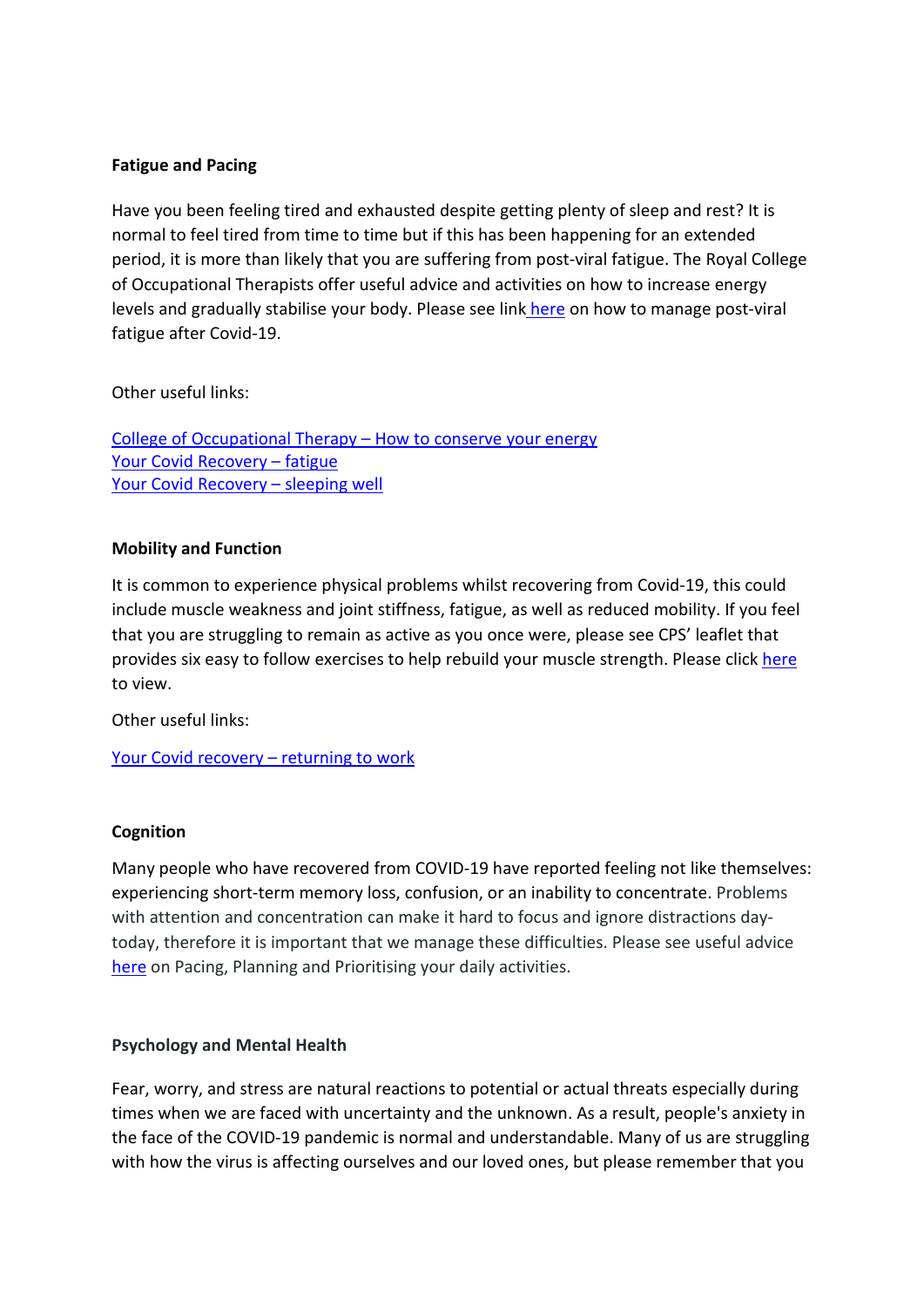are not alone. The Mental Health Foundation website offers multiple resources to help us stay informed on what we can do to support and manage our wellbeing during such difficult times. For more information, please click [here.](https://www.mentalhealth.org.uk/coronavirus)

Other useful links:

Your Covid recovery – [managing fear and anxiety](https://www.yourcovidrecovery.nhs.uk/managing-the-effects/effects-on-your-mind/managing-fear-and-anxiety/) [MIND](https://www.mind.org.uk/information-support/coronavirus/) British Lung Foundation – [How can I manage my anxiety?](https://www.blf.org.uk/support-for-you/dealing-with-your-mental-health/anxiety/management) [Change, Loss ad Bereavement](https://www.mentalhealth.org.uk/coronavirus/change-loss-and-bereavement)

#### **Helplines:**

Mind - 0300 123 3393 The Samaritans - 116 123 (free) or emai[l jo@samaritans.org.uk](mailto:jo@samaritans.org.uk) 24 hours Shout Crisis Text Line - text 'Shout' to 85258 Re-think Mental Illness - Mon-Fri 10am – 2pm, 0300 5000 927

#### **Continence**

Urinary incontinence is a common problem affecting around 1 in 3 women and 1 in 5 men, therefore it is not something that anyone should 'just live with'. Continence is a sensitive subject that can make people feel embarrassed, but it is a treatable medical condition and there is always help available. BCHC provide a service delivered by specialist continence nurses, who deliver bladder and bowel clinics in community settings. Do not suffer in silence, for more information please click [here,](https://www.bhamcommunity.nhs.uk/patients-public/adults/continence/) or alternatively please email [bchnt.continencereferrals@nhs.net.](mailto:bchnt.continencereferrals@nhs.net?subject=Continence%20Referrals)

Other useful links:

[National Association for Continence -](https://www.nafc.org/) resources

#### **Council Information**

Please see links below for further advice and information from your local council and their key partners, as well as the latest official Government information relevant to local government.

[Birmingham Council](https://www.birmingham.gov.uk/coronavirus_advice) [Dudley Council](https://www.dudley.gov.uk/council-community/emergencies/coronavirus/) [Sandwell Council](https://www.sandwell.gov.uk/coronavirus) [Walsall Council](https://go.walsall.gov.uk/covid-19_information) [Wolverhampton Council](https://www.wolverhampton.gov.uk/coronavirus-advice-and-information)